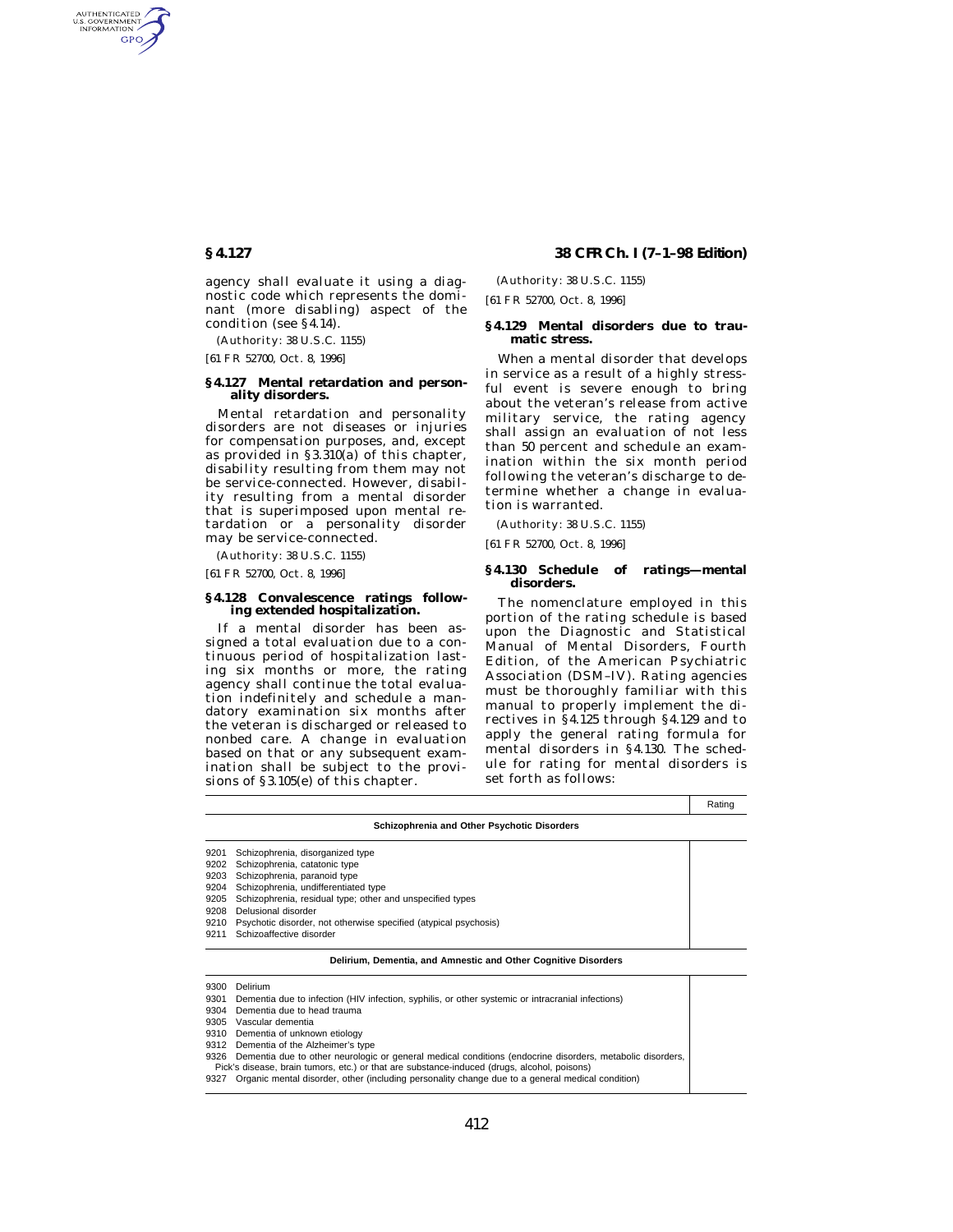## **Department of Veterans Affairs § 4.130**

 $\overline{\phantom{a}}$ 

|                          |                                                                                                                                                                                                                           | Rating      |  |
|--------------------------|---------------------------------------------------------------------------------------------------------------------------------------------------------------------------------------------------------------------------|-------------|--|
| <b>Anxiety Disorders</b> |                                                                                                                                                                                                                           |             |  |
|                          | 9400 Generalized anxiety disorder                                                                                                                                                                                         |             |  |
| 9403                     | Specific (simple) phobia; social phobia                                                                                                                                                                                   |             |  |
|                          | 9404 Obsessive compulsive disorder                                                                                                                                                                                        |             |  |
|                          | 9410 Other and unspecified neurosis                                                                                                                                                                                       |             |  |
| 9411                     | Post-traumatic stress disorder                                                                                                                                                                                            |             |  |
|                          | 9412 Panic disorder and/or agoraphobia<br>9413 Anxiety disorder, not otherwise specified                                                                                                                                  |             |  |
|                          | <b>Dissociative Disorders</b>                                                                                                                                                                                             |             |  |
| 9416<br>9417             | Dissociative amnesia; dissociative fugue; dissociative identity disorder (multiple personality disorder)<br>Depersonalization disorder                                                                                    |             |  |
|                          | <b>Somatoform Disorders</b>                                                                                                                                                                                               |             |  |
| 9421                     | Somatization disorder                                                                                                                                                                                                     |             |  |
| 9422                     | Pain disorder                                                                                                                                                                                                             |             |  |
| 9423                     | Undifferentiated somatoform disorder                                                                                                                                                                                      |             |  |
| 9424                     | Conversion disorder                                                                                                                                                                                                       |             |  |
|                          | 9425 Hypochondriasis                                                                                                                                                                                                      |             |  |
|                          | <b>Mood Disorders</b>                                                                                                                                                                                                     |             |  |
| 9431                     | Cyclothymic disorder                                                                                                                                                                                                      |             |  |
| 9432                     | Bipolar disorder                                                                                                                                                                                                          |             |  |
| 9433                     | Dysthymic disorder                                                                                                                                                                                                        |             |  |
| 9434                     | Major depressive disorder                                                                                                                                                                                                 |             |  |
|                          | 9435 Mood disorder, not otherwise specified                                                                                                                                                                               |             |  |
|                          | <b>Chronic Adjustment Disorder</b>                                                                                                                                                                                        |             |  |
|                          | 9440 Chronic adjustment disorder                                                                                                                                                                                          |             |  |
|                          | General Rating Formula for Mental Disorders:                                                                                                                                                                              |             |  |
|                          | Total occupational and social impairment, due to such symptoms as: gross impairment in thought proc-                                                                                                                      |             |  |
|                          | esses or communication; persistent delusions or hallucinations; grossly inappropriate behavior; persist-<br>ent danger of hurting self or others; intermittent inability to perform activities of daily living (including |             |  |
|                          | maintenance of minimal personal hygiene); disorientation to time or place; memory loss for names of                                                                                                                       |             |  |
|                          |                                                                                                                                                                                                                           | 100         |  |
|                          | Occupational and social impairment, with deficiencies in most areas, such as work, school, family rela-                                                                                                                   |             |  |
|                          | tions, judgment, thinking, or mood, due to such symptoms as: suicidal ideation; obsessional rituals                                                                                                                       |             |  |
|                          | which interfere with routine activities; speech intermittently illogical, obscure, or irrelevant; near-continu-                                                                                                           |             |  |
|                          | ous panic or depression affecting the ability to function independently, appropriately and effectively; im-<br>paired impulse control (such as unprovoked irritability with periods of violence); spatial disorientation; |             |  |
|                          | neglect of personal appearance and hygiene; difficulty in adapting to stressful circumstances (including                                                                                                                  |             |  |
|                          |                                                                                                                                                                                                                           | 70          |  |
|                          | Occupational and social impairment with reduced reliability and productivity due to such symptoms as:                                                                                                                     |             |  |
|                          | flattened affect; circumstantial, circumlocutory, or stereotyped speech; panic attacks more than once a                                                                                                                   |             |  |
|                          | week; difficulty in understanding complex commands; impairment of short- and long-term memory (e.g.,                                                                                                                      |             |  |
|                          | retention of only highly learned material, forgetting to complete tasks); impaired judgment; impaired ab-                                                                                                                 |             |  |
|                          | stract thinking; disturbances of motivation and mood; difficulty in establishing and maintaining effective                                                                                                                | 50          |  |
|                          | Occupational and social impairment with occasional decrease in work efficiency and intermittent periods                                                                                                                   |             |  |
|                          | of inability to perform occupational tasks (although generally functioning satisfactorily, with routine be-                                                                                                               |             |  |
|                          | havior, self-care, and conversation normal), due to such symptoms as: depressed mood, anxiety, sus-                                                                                                                       |             |  |
|                          | piciousness, panic attacks (weekly or less often), chronic sleep impairment, mild memory loss (such as                                                                                                                    |             |  |
|                          |                                                                                                                                                                                                                           | 30          |  |
|                          | Occupational and social impairment due to mild or transient symptoms which decrease work efficiency                                                                                                                       |             |  |
|                          | and ability to perform occupational tasks only during periods of significant stress, or; symptoms con-                                                                                                                    | 10          |  |
|                          | A mental condition has been formally diagnosed, but symptoms are not severe enough either to interfere                                                                                                                    |             |  |
|                          |                                                                                                                                                                                                                           | $\mathbf 0$ |  |
|                          |                                                                                                                                                                                                                           |             |  |
|                          | Intina Dioardar                                                                                                                                                                                                           |             |  |

**Eating Disorders**

<sup>9520</sup> Anorexia nervosa 9521 Bulimia nervosa